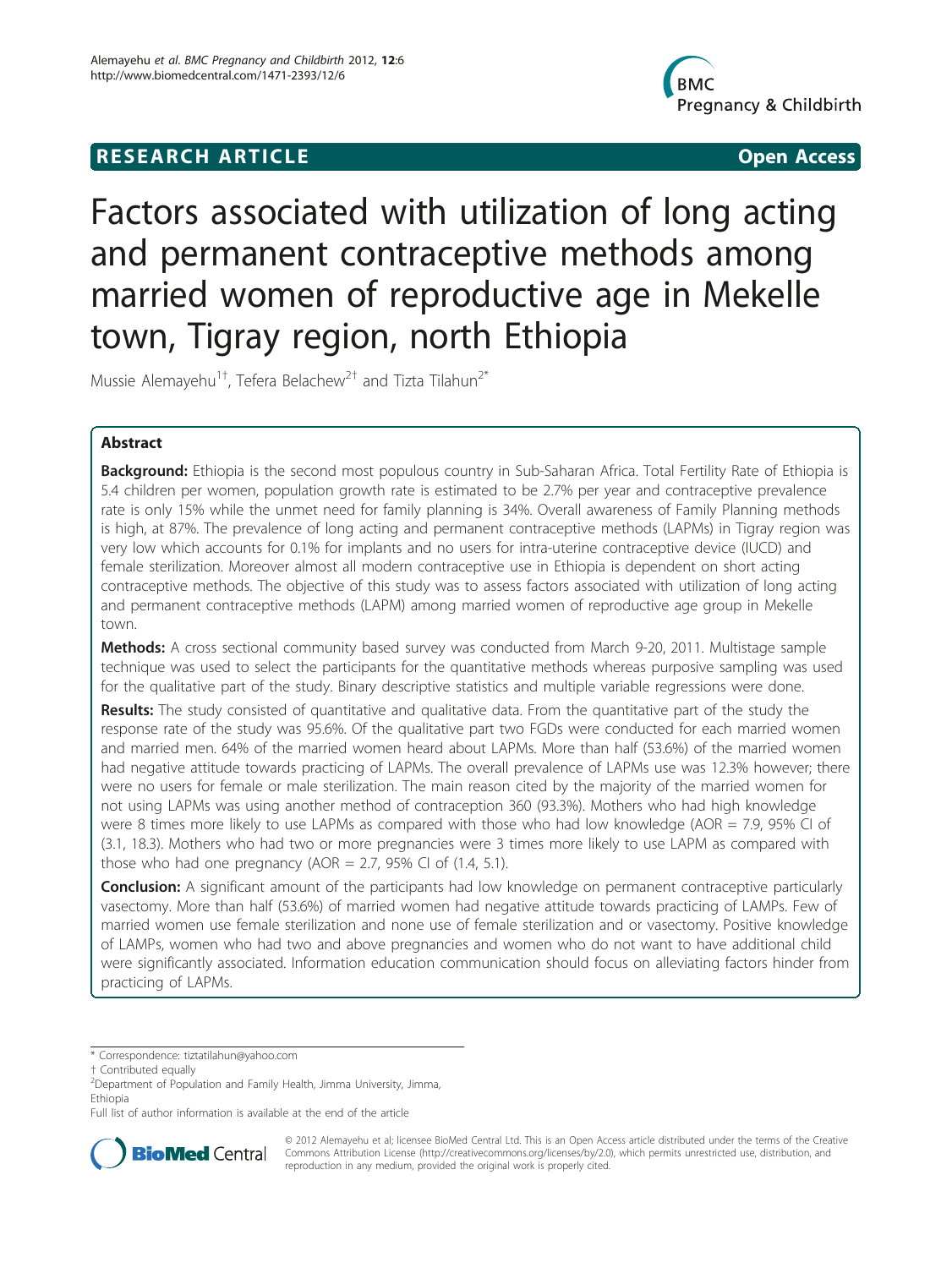# **Background**

An estimated 358 000 maternal deaths occurred worldwide in 2008, a 34% decline from the levels of 1990. Despite this decline, developing countries continued to account for 99% (355 000) of the deaths. Sub-Saharan Africa and South Asia accounted for 87% (313,000) of global maternal deaths [\[1](#page-7-0)]. Fortunately, the vast majority of maternal and newborn deaths can be prevented with proven interventions to ensure that every pregnancy is wanted using modern contraceptive and every birth is safe [\[2](#page-7-0)].

Women and couples who want safe and effective protection against pregnancy would benefit from access to more contraceptive choices, including long acting and permanent contraceptive methods (LAPMs). Despite of these advantages, LAPMs are given in few areas and sometimes are missing component of many national reproductive health and family planning programs. More than 350 million couples worldwide have limited or no access to effective and affordable FP, especially to LAPMs [[3\]](#page-7-0). Thirteen percent of the world's married women use the Intrauterine Contraceptive Device (IUCD) as their method of contraception [\[4](#page-7-0)].

In developing countries, 20 to 30% of women who use oral contraceptives or injectables stop within two years of starting because of side effects or other health concerns. Many of these women could benefit from switching to LAPMs [[5\]](#page-7-0). In Sub-Saharan Africa a quarter of women and couples have unmet needs for contraception [[6-8\]](#page-7-0), 14% used modern contraceptives and most births in the region are still spaced closer than two years [[8,9\]](#page-7-0).

Ethiopia is the second most populous nation in Africa. Its population has increased nearly seven times from 11.8 million at the beginning of the 20th century to about 80 million today [[10\]](#page-7-0). The total fertility rate of Ethiopia is 5.4 children per women, population growth rate is estimated at 2.7% per year, contraceptive prevalence rate (CPR) is only 15% and an unmet need for family planning is 34 percent. Implants and female sterilization are the least used methods of modern contraceptive each accounting only for 0.2% [[11\]](#page-8-0). Addressing the unmet need of family planning in Ethiopia is expected to avert 12,800 maternal deaths and more than 1.1 million child deaths by the target date of 2015 [\[12](#page-8-0)]. The prevalence of LAPMs use in Tigray region is rather very as low as 0.1% for implants and no users for IUCD and female sterilization [\[10](#page-7-0)]. The overall prevalence of any contraceptive use in Mekelle town is only 37% [[13\]](#page-8-0).

A number of factors could contribute to the lack of availability and access to LAPMs. Evidences show from other countries and within Ethiopia showed that many factors including fertility related reason, opposition to use, lack of knowledge, method related reason could act as barriers to LAMPs use [[10](#page-7-0)]. Higher cost to individuals or the ministry of health (MOH); lack of trained providers and wide availability of short acting methods in the rural areas where most people live and distance to clinics and medical barriers inhibit access [[9\]](#page-7-0). Health personnel may not provide LAPMs to clients because of unnecessary or outdated restrictions, such as age or the number of children a woman has [[3](#page-7-0)]. Myths and misconceptions are also widespread for these methods [\[14\]](#page-8-0).

There is no study that documented factors associated with very low use of LAMPs in Tigray region. This study was to assess factors associated with utilization of long acting (Implant and IUCD) and permanent (Vasectomy and Female sterilization) contraceptive methods among married women of reproductive age (15-49 years) in Mekelle town, Tigray region, North Ethiopia.

# **Methods**

### Study area and setting

A community based cross-sectional study was conducted from March 9-20, 2011. The study was done in Mekelle town, Tigray region, in the northern part of Ethiopia. The total population of the area is 233,000, with 112,250 males and 119,800 females [[13](#page-8-0)]. Tigre is the dominant ethnic group in Mekelle. In Mekelle town the administration is divided in to districts (locally known as Ketna).

#### Sampling

A sample of 460 married women of reproductive age was participated in the study. The sample size was determined using a formula for estimation of single population proportion with the assumption of 95% confidence level, margin of error of 5% and expected prevalence of modern contraceptive use Tigray region of (0.16) [\[10](#page-7-0)]. To compensate the non-response rate, 10% of the determined sample was added up on.

A multi-stage sampling technique was used to select the study participant by considering a design effect of two. The town is divided into 72 districts comprises of 54,073 households. Out of this 17 districts (consists 2,162 households) were selected using simple random sampling then proportion to size to districts was employed to share the sample size.

Then picking a house on random for the initial household from each sub-districts, the final households with married women were selected on systematic random sampling from the existing sampling frame of households. For selecting the study participants' different sampling intervals were used for each sub-district. Finally, eligible married women (15-49 years) were interviewed from each selected households. When two or more married women were encountered in one household, only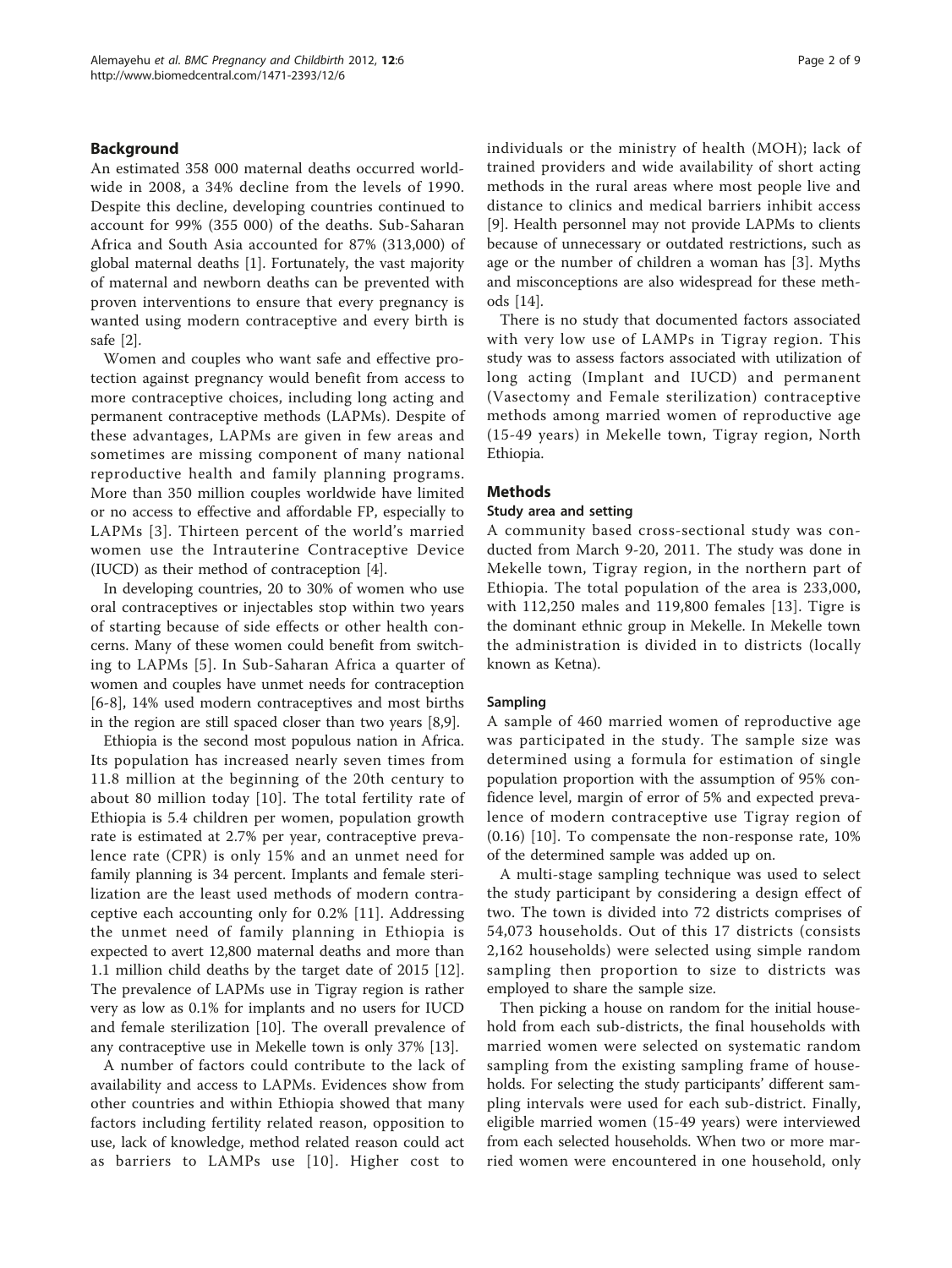one woman used to be considered in the study on random to avoid intra-class correlation.

Two sessions of married women and 2 married men focus group discussions (FGD) were organized based on information saturation. Each FGD consisted of 8 participants composed of married women of reproductive age group and married men. Selection was performed by purposive sampling technique taking into consideration sex and educational status for convenient individuals during FGD. FGD consist of similar ideas with questionnaire but also the guide-line help more to probe ideas which is difficult to collect using only quantitative methods i.e beliefs and attitude questions.

### Method of data collection

The quantitative data were collected using structured interviewer administered questionnaires and focus groups discussions were organized for the qualitative part. For quantitative data questionnaires were constitute information on socio-demographic and economic variables, reproductive history, knowledge, attitude and practice of LAPMs and family planning questions. The questionnaires were adapted from different studies considering the local situation of the study area [(Getachew M: Assessment of the prevalence and factors affecting use of permanent and long acting contraceptive methods in Jinka town, south Omo Zone, SNNPR, Ethiopia, submitted to Addis Ababa University), 15]. Questionnaires were prepared first in English then translated to local language (Tigrigna) for data collection by language expert. To check whether the translation was consistent with the English version the questionnaire were back translated to English by another language expert.

Before the actual data collection, the questionnaire was pre-tested on 5% (35 women) in Wukro town which is 45 km north from Mekelle. Based on the pretest, the time needed for the complete interview and the number of data collectors in need was estimated. The principal investigator trained fifteen clinical nurse students as data collectors and five urban health extension workers as supervisors for two consecutive days on objective, data collection tools and interview techniques. The interview was conducted in a place where the woman feels free to express her feelings and ideas. Moreover, in occasions where the sampled women were not accessed for absence, up to three attempts were being endeavored for interviewing to lessen the nonresponse rate. The questionnaires were checked by the supervisors on daily basis for completeness.

Focus group guide line was used to explore ideas of male partners and married women on using LAPMs and for triangulation with the quantitative study. During the FGDs, participants were informed about the purpose and process of the FGD to obtain informed consent of each

participant. Two persons were assigned for note taking and tape recording while the principal investigator facilitated the discussion. Two FGD were conducted separately each for males and females, consisting of eight participants each. Each FGD took an average of 1 to 1 and a half hour. Some of the issues raised on FGDs were: the attitudes towards practicing LAPMs, reasons for not practicing LAMPs, when the women prefer to start LAMPs and its reasons. Finally, the recorded discussions and notes were transcribed into English manually.

### Measurement

Married women's knowledge was measured by the total number of correct answers to 10 items on knowledge with a minimum score of 0 and maximum of 10. To measure the knowledge it was categorized based on the percent of knowledge of the distinct characteristics of LAMPs as: "high" - those who knew 80% and above, "moderate" those who know 60 - 79% and "low" those who knew less than 60%.

Items on attitude of married women about the use of LAPM were grouped in to three as follows: "strongly agrees/agree" were labeled as "agree" and "strongly disagree/disagree" as "disagree", while "not sure" was categorized as it is. To measure the attitude of the married women two categories were assigned: Positive Attitude those who scored above the mean on attitude items and "Negative Attitude" - those who scored the mean or below mean to attitude items.

For analyzing the attitude, married women to the use of LAPM were grouped into three "strongly agrees" and "agree" were grouped together as "agree", "strongly disagree" and "disagree" were grouped together as "disagree" while not sure is categorized as it is. To measure the attitude of the married women, two categories were assigned: Positive Attitude - those who scores above mean to the correct answers from attitude measuring LAPMs questions. Negative Attitude - those who score mean and below mean to the correct answers from attitude measuring LAPMs questions. Finally, married women's use or not use of long acting and permanent contraceptive methods among study units was set as binary outcome variable.

#### Data analysis

The quantitative data were entered, cleaned and analyzed by using Statistical package for social sciences (SPSS) version 16.0 (SPSS Illinois, Chicago). First descriptive analyses were carried out for each of the variables. Second, bivariate analyses were done for the independent variables with the outcome variable to select candidate variables for the multivariable analyses.

Finally, Variables which showed significant association with the dependent variable on the bivariate analysis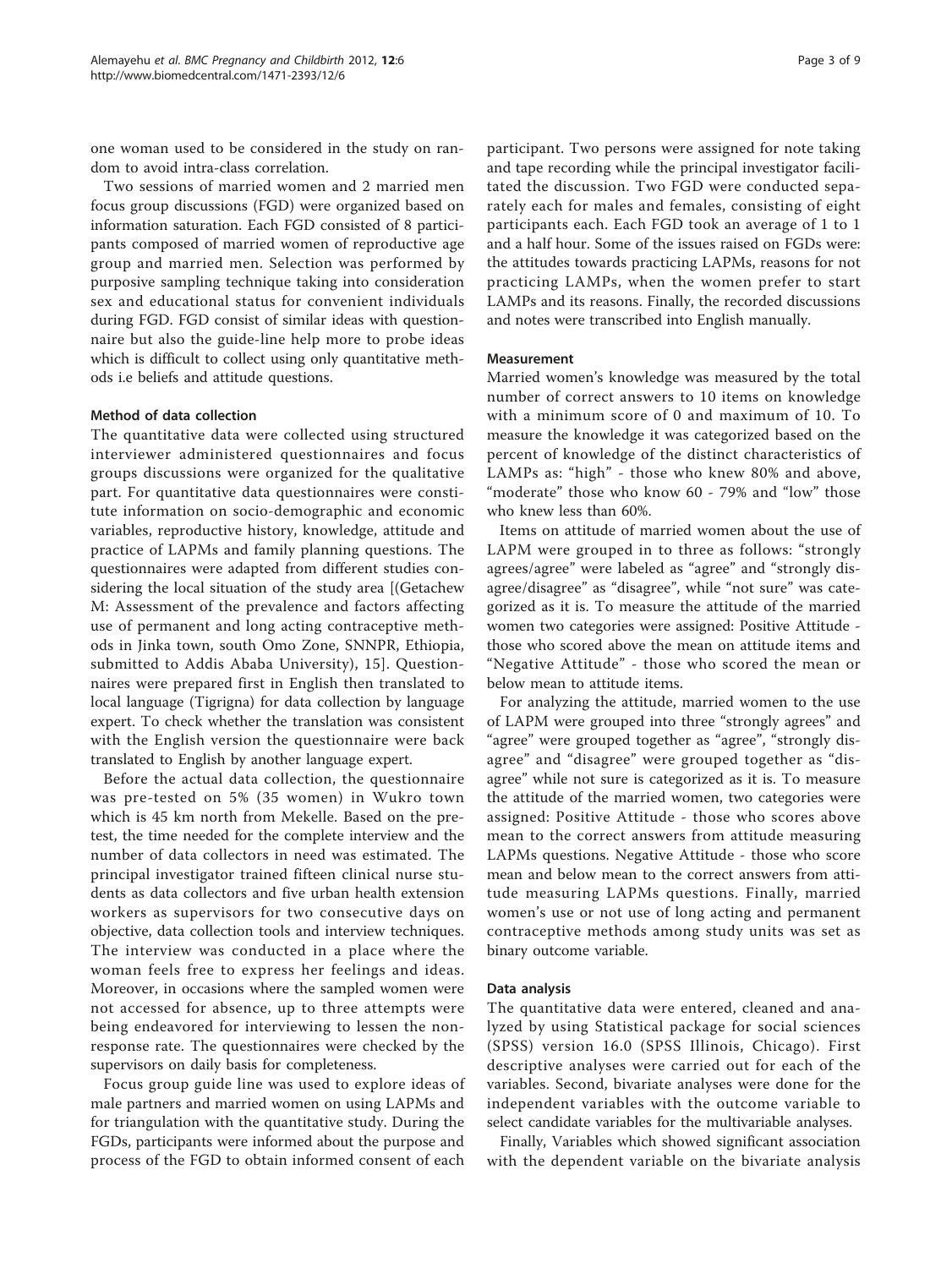were entered to multivariate logistic regression model to identify their independent effects. Data from the focus group discussion were translated and transcribed to English and categorized accordingly to main thematic areas manually. The findings were presented in narratives in triangulation with the quantitative results using the well said verbatim as illustrations.

# Ethical considerations

Ethical clearance was obtained from Jimma University; college of Public Health and Medical Sciences Ethical Committee. Informed consent was obtained from each study participant.

# Results

The total response rate of the survey was 95.6%, out of 460 married women. The mean age of the married women was  $29.42$  (SD = 6.94) years. The majorities were Orthodox Christians (93.9%), had attended formal education (84.5%) and most (53.4%) were house wives. The mean monthly income of the family was  $$69$  (SD = 14). Out of the total married women 392 (89.1%) and 336 (76.4%) had radio and television respectively (Table 1).

The overall prevalence use of long acting and permanent contraceptive methods use was 12.3%. The majority of women used implants (87%) followed by IUCD (13%). There were no married women who underwent female sterilization. The results of FGD also support this. A focus group participant said "...I heard about male contraceptive method just now. Only females are using all methods like Implant, IUCD and female sterilization still now. Even, there are males who do not want their wife to use any type of contraceptive methods..." [32 years old, male, orthodox]. The prevalence of implants and IUCD users was 10.6 and 1.5% respectively. The average year of practicing LAPM was  $2.39$  (SD = 1.2), of which, 2.34 (SD = 1.2) for implants and 2.71 (SD = 1.6) for IUCD. The majority (83.3%) of the married women gets the service from public institution, GO 6 (11.1%) and private organization 3 (5.6%). Eighty three point three percent of the married women got the contraceptive for free, while 16.7% paid to get it and all the married women told that the fee was affordable.

The main reason cited by the married women for not using LAPM was the use of another method of contraceptive 360 (93.3%), developing side effect 15(3.9%) and not allowed by 6 (1.6%) husband and medical problem and the non availability of service) 5(1.3%). The mean age of women at marriage and first delivery was 18.92  $(SD = 2.7)$  and 20.8  $(SD = 2.8)$  years, respectively. The average number of pregnancies was  $2.16$  (SD = 0.9), out of which, (56.6%) experienced one pregnancy. Sixtythree (14.3%) of the married women had abortion, of

# Table 1 Socio-Demographic Characteristics of Married Women, Mekelle town, 2011

| Variables                               | <b>Number</b>  | Percent |
|-----------------------------------------|----------------|---------|
| Age of married women ( $n = 440$ )      |                |         |
| $15 - 24$                               | 115            | 26.1    |
| $25 - 34$                               | 208            | 47.2    |
| 35-44                                   | 98             | 22.2    |
| > 45                                    | 19             | 4.3     |
| Religion of married women ( $n = 440$ ) |                |         |
| Orthodox                                | 413            | 93.9    |
| Islam                                   | 23             | 5.2     |
| Others (Catholic and Protestant)        | $\overline{4}$ | 0.9     |
| Education status ( $n = 440$ )          |                |         |
| Not able to read and write              | 68             | 15.5    |
| Able to read and write                  | 32             | 7.3     |
| 1-8 grade                               | 166            | 37.7    |
| 9-12 grade                              | 124            | 28.2    |
| College or University level             | 50             | 11.4    |
| Occupational status ( $n = 440$ )       |                |         |
| Student                                 | 39             | 8.9     |
| Merchant                                | 105            | 23.9    |
| Governmental or nongovernmental worker  | 34             | 7.7     |
| Daily labor                             | 27             | 6.1     |
| Monthly income ( $n = 440$ )            |                |         |
| $< 31.24$ \$                            | 126            | 28.6    |
| 31.25-62.49\$                           | 183            | 41.4    |
| $\geq 62.50$ \$                         | 132            | 30      |
| Have radio & or TV ( $n = 440$ )        |                |         |
| Have radio                              | 392            | 89.1    |
| Have TV                                 | 336            | 76.4    |
| Practice of LAPM ( $n = 440$ )          | 54             | 12.3    |
| Type of LAPM $(n = 54)$                 |                |         |
| Implant                                 | 47             | 87      |
| <b>IUCD</b>                             | 7              | 13      |

 $1\$  = 17 Ethiopian Birr

which 30.2% experienced more than one induced abortion in their life time. The average number of children in the household was  $1.28$  (SD = 0.5) (Table [2](#page-4-0)).

Regarding married women general awareness about LAMPs, 63.9% had heard about LAPMs in general, out of this, 80.7%, 55.3% and 39.8% had heard about implants, IUCD and female sterilization, respectively. Only 15.6% of the married women heard about vasectomy and 23.8% named more than two contraceptive. Moreover, 124 (44.1%) had awareness about more than one advantage of LAPMs. A focus group discussant said "... Mostly, community members had awareness about Implant. However, I don't think that they have better awareness about loop and female sterilization. Moreover, this is my first time to hear about male sterilization ..." [32 years old, female, Orthodox]. Among the married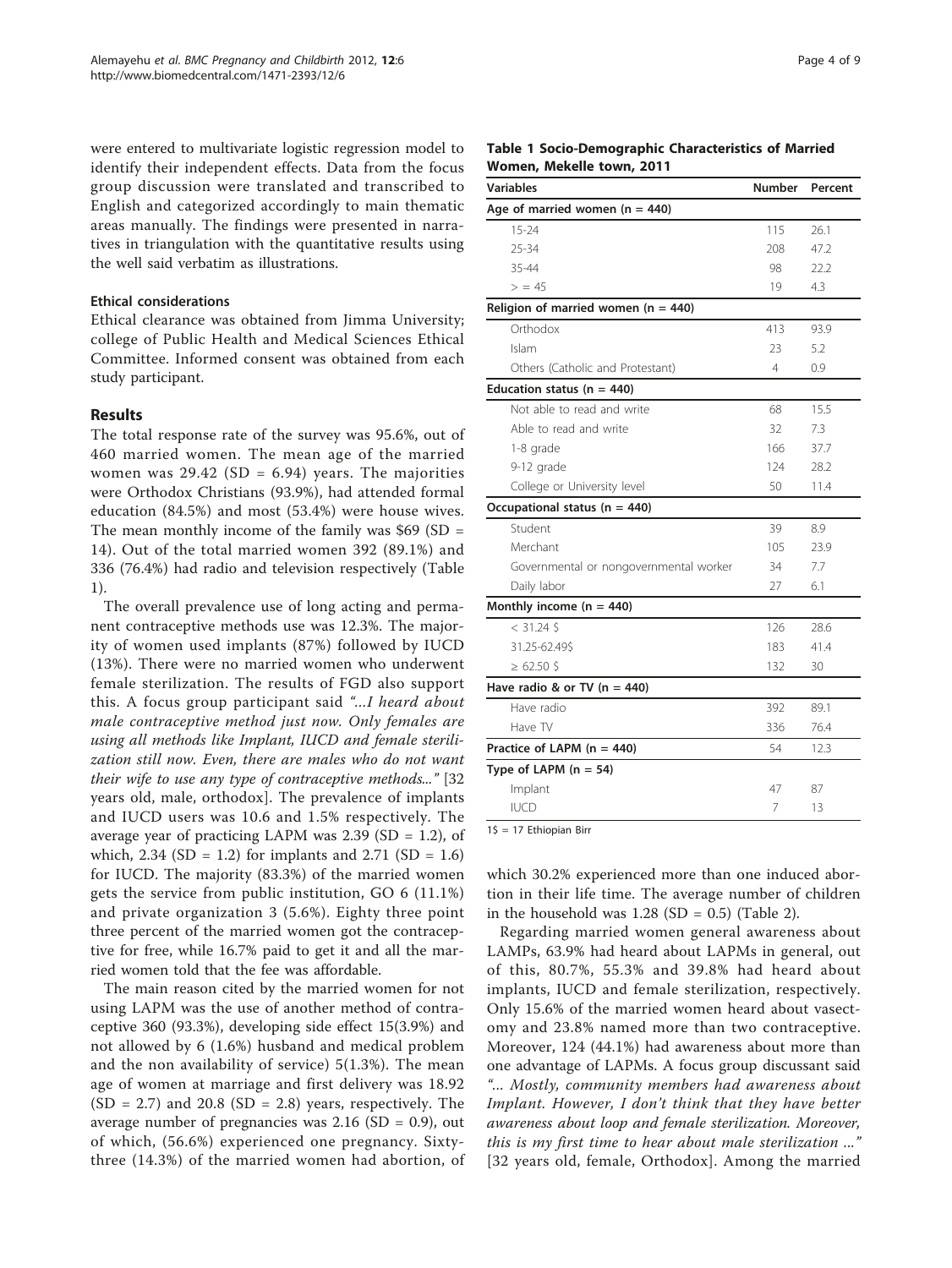<span id="page-4-0"></span>Table 2 Reproductive History of Married Women, Mekelle town, 2011

| <b>Variables</b>                                        | Number | Percent |
|---------------------------------------------------------|--------|---------|
| Age at marriage $(n = 440)$                             |        |         |
| < 18                                                    | 238    | 54.1    |
| $\geq 18$                                               | 202    | 45.9    |
| Age at delivery ( $n = 421$ )                           |        |         |
| < 18                                                    | 71     | 16.9    |
| >18                                                     | 350    | 83.1    |
| Number of pregnancy ( $n = 440$ )                       |        |         |
| One                                                     | 249    | 56.6    |
| Two and above                                           | 191    | 43.4    |
| Number of abortion ( $n = 63$ )                         |        |         |
| One                                                     | 44     | 69.8    |
| Two and above                                           | 19     | 30.2    |
| Responsible for deciding to have children ( $n = 440$ ) |        |         |
| Wife                                                    | 73     | 16.6    |
| Husband                                                 | 14     | 3.2     |
| Joint discussion                                        | 353    | 80.2    |

women 77.5% and 125(44.4%) had awareness on the advantage of LAPM for prevention of unwanted pregnancy and helps to have planned family. Likewise, finding from a focus group participant stated "... LAPM has a lot of advantage such as reduce infant and maternal mortality and increase the economy capacity of the household, community and the country as a whole..." [41] years old, male, Orthodox]. The sources of information for LAMPs among the women were public institution 154 (54.8%), mass media 59 (21%), family 50 (17%) and combination of these sources 18 (6.4%).

One hundred eleven (37.8%) of the women were aware of that IUCD can prevent pregnancies for 10 years and 42.5% were not sure of if IUCD is good for female at risk of acquiring sexual transmitted infection. In this

study 48% and 62.2% of the women aware of that IUCD has no influence on sexual intercourse and it results in immediate pregnancies after removal, respectively. The majority (69.7%) of the married women aware of that implants result in immediate pregnancy after removal. 126 (45%) of the married women were in the category of low knowledge, followed by high knowledge 137 (31.1%) towards LAPM where as the remaining (23.7%) had moderate knowledge. Ninety seven (33%) of the married women knew that male sterilization has no influence on sexual intercourse, while less than three fourth (23.8%) of the married women were aware that pregnancy is not possible after tubal ligation is done for female sterilization (Table 3).

With regard to attitudes about LAMPs, 15.5% and 26.8% married women agreed that implant can result in irregular bleeding and cause severe pain during insertion and removal respectively. Above one fourth (29.7%) of the married women agreed that insertion of IUCD can result in shame while it inserted to cervix by health professional. Nineteen point six percent agreed that IUCD prevents from doing normal activities and 34.4% agreed that undergoing an operation for female sterilization was dangerous. Asked on their attitudes about the side effects of LAMPs, they agreed that irregular bleeding due to the use of implant is severe (28.9%), insertion and removal of implant is highly pain full (33.1%), losing privacy during IUCD insertion is shameful (65.3%) and undergoing operation for female sterilization is unacceptable (39.1%) (Table [4\)](#page-5-0).

Concerning the level of attitudes, more than half (53.6%) of the married women had negative attitude towards practicing of LAPM. This can be illustrated by what a focus group participant said as follows "...I think it is best to practice long acting contraceptive however I don't encourage use of permanent contraceptive., If someone has female sterilization, she cannot give birth and

Table 3 Knowledge of Married Women about Long Acting and Permanent Contraceptive Methods of Mekelle town, 2011 (N = 281)

| S.No | Knowledge statements                                                     | Knowledge of married women on LAPM |       |          |  |
|------|--------------------------------------------------------------------------|------------------------------------|-------|----------|--|
|      |                                                                          | <b>True</b>                        | False | Not sure |  |
|      |                                                                          | $\%$                               | %     | %        |  |
| 1.   | IUCD can prevent pregnancies for more than 10 years                      | 37.8                               | 10.9  | 51.4     |  |
| 2.   | IUCD is not appropriate for female at high risk of getting STIs          | 29.9                               | 27.6  | 42.5     |  |
| 3.   | IUCD has no interference with sexual intercourse or desire               | 48                                 | 10.9  | 41.2     |  |
| 4.   | IUCD is immediately reversible(become pregnant quickly when removed)     | 62.2                               | 14.6  | 23.1     |  |
| 5.   | IUCD cannot cause cancer                                                 | 57.5                               | 30.6  | 11.9     |  |
| 6.   | Implant can prevent pregnancies for 5 years                              | 89.5                               | 4.4   | 6.1      |  |
| 7.   | Implants require minor surgical procedure during insertion and removal   | 87                                 | 6.1   | 6.8      |  |
| 8.   | Implantsis immediately reversible(becomes pregnant quickly when removed) | 69.7                               | 13.3  | 17       |  |
| 9.   | Vasectomy has no interference with sexual intercourse                    | 33                                 | 8.2   | 58.8     |  |
| 10.  | After female sterilization pregnancy is not possible                     | 23.8                               | 45.6  | 30.6     |  |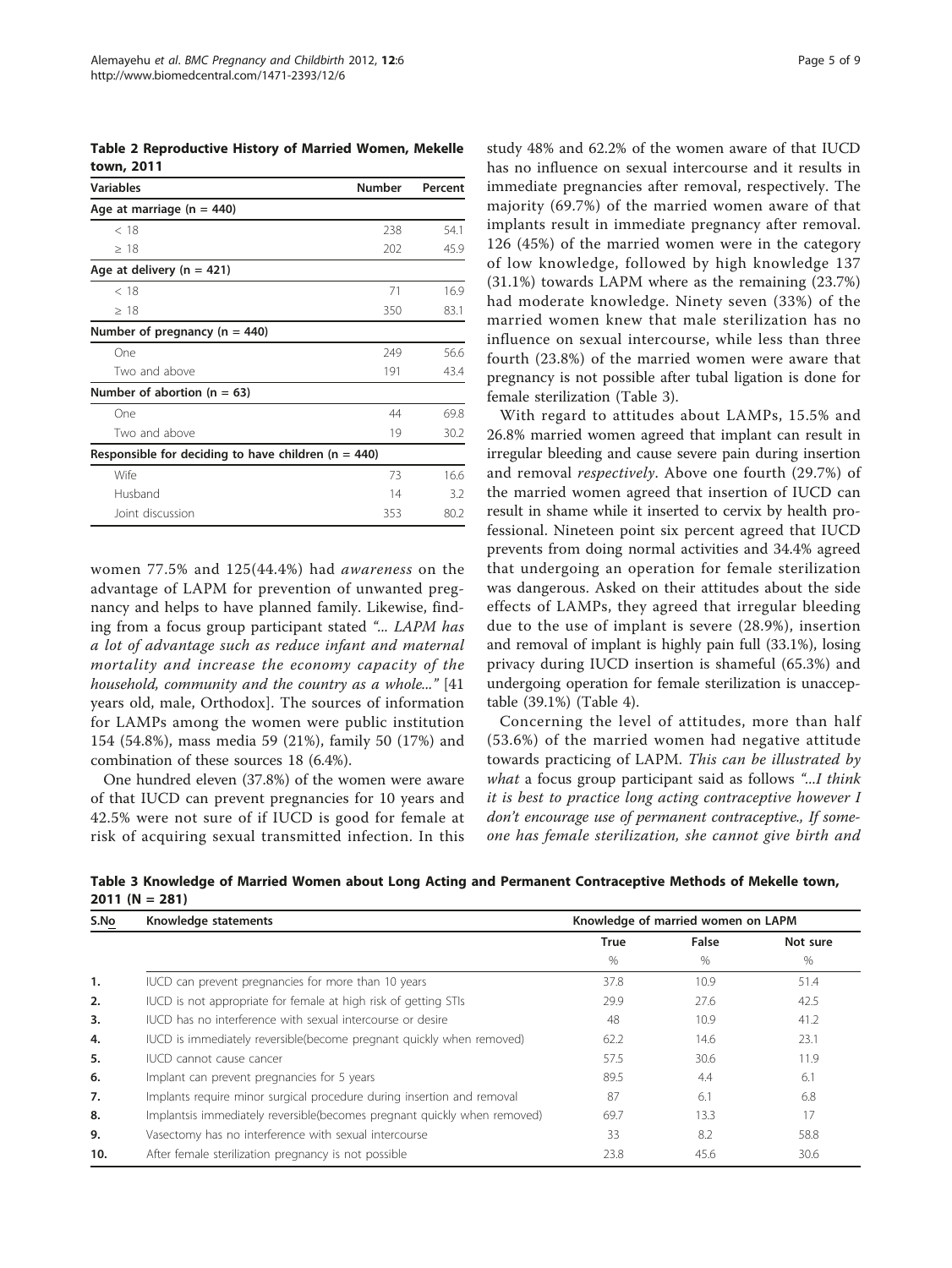|                        |                                                                                                                    | <b>Disagree</b> | <b>Not</b> |     | sure |     | Agree |
|------------------------|--------------------------------------------------------------------------------------------------------------------|-----------------|------------|-----|------|-----|-------|
| S.<br>$N\underline{o}$ |                                                                                                                    | No              | %          | No. | %    | No. | $\%$  |
|                        | Attitude about LAMPs                                                                                               |                 |            |     |      |     |       |
| 1                      | Using implant cause irregular bleeding                                                                             | 118             | 26.8       | 254 | 57.7 | 68  | 15.5  |
| $\overline{2}$         | The insertion and removal implant is highly pain full                                                              | 76              | 17.3       | 246 | 55.9 | 118 | 26.8  |
| 3                      | Insertion of Intra uterine contraceptive device cause to lose privacy                                              | 229             | 52.1       | 80  | 18.2 | 133 | 29.7  |
| 4                      | Using Intra uterine contraceptive device restrict normal activities                                                | 145             | 32.9       | 209 | 47.5 | 86  | 19.6  |
| 5                      | Operation for female sterilization is dangerous                                                                    | 68              | 15.4       | 231 | 50.2 | 151 | 34.4  |
|                        | Attitudes statements about side effects of LAMPs                                                                   |                 |            |     |      |     |       |
| 6                      | For me irregular bleeding due to using implant is severe                                                           | 95              | 21.6       | 218 | 49.5 | 127 | 28.9  |
| $\overline{7}$         | For me insertion and removal of implant is highly pain full                                                        | 91              | 20.7       | 203 | 46.1 | 146 | 33.1  |
| 8                      | For me loosing privacy during Intra uterine contraceptive device insertion is shame full                           | 89              | 20.3       | 64  | 14.5 | 187 | 65.3  |
| 9                      | For me by using Intra uterine contraceptive device restricted from different work activity highly<br>un acceptable | 60              | 13.7       | 131 | 29.8 | 249 | 56.6  |
| 10                     | For me operation for female sterilization is unacceptable                                                          | 84              | 19.1       | 184 | 41.8 | 72  | 39.1  |

<span id="page-5-0"></span>Table 4 Attitude about and Their Side Effects of Long Acting and Permanent Contraceptive Methods Mekelle town,  $2011 (N = 440)$ 

her husband may divorce her and she may encounter a problem to raise her child, so why do we encourage the utilization of it. In my opinion, nobody should use it..." [31 year's old, male, Orthodox]

The results of multivariable logistic regression analysis showed that women who had moderate knowledge were 6 times more likely to use LAPM as compared with those who had low knowledge (AOR = 5.9, 95% CI: 2.3, 14.9). Mothers who had high knowledge were 8 times more likely to use LAPM as compared with those who had low knowledge (AOR = 7.8, 95% CI: 3.1, 18.3). Mothers with two or more pregnancies were 3 times more likely to use LAPM as compared with those who had been pregnant only once  $(AOR = 2.7, 95\% : 1.4, 5.1)$ . As the delivery age of the mother increase by one year the use of long acting and permanent contraceptive also increased twice (AOR = 2.1, 95% CI: 1.8, 2.9)(Table 5).

# **Discussion**

The result showed that 64% of the married women heard about LAPM and 81%, 55% and 40% heard about implants, IUCD and female sterilization respectively which is higher as compared with finding three studies conducted in Ethiopia: the EDHS 2005 and a study conducted in Jinka and Butajira [11, Getachew M: Assessment of the prevalence and factors affecting use of permanent and long acting contraceptive methods in Jinka town, south Omo Zone, SNNPR, Ethiopia, submitted to Addis Ababa University, Temesgen A: Assessment of the prevalence and factors influencing the utilization of long acting and permanent contraceptive method in Butajira town, Gurage zone, SNNP, Ethiopia, submitted to Addis Ababa University]. This might be due to the difference in resident of the study

participants, availability of urban health extension workers and continuous advertisement of these contraceptives through media (TV and radio) in the study area which is an urban setting.

In this study the overall prevalence of use LAPM was 12% however, which is higher than the prevalence reported from Jinka (7%), Butajira (5%) and the report of EDHS 2005 [Getachew M: Assessment of the prevalence and factors affecting use of permanent and long

| Table 5 Predictors of Use Long Acting and Permanent |  |
|-----------------------------------------------------|--|
| <b>Contraceptive Methods of Mekelle town, 2011.</b> |  |

| Variables ( $n = 440$ )  | Use of LAPM |           | <b>Adjusted OR</b> |
|--------------------------|-------------|-----------|--------------------|
|                          | Yes         | No        |                    |
|                          | $No(\%)$    | $No(\%)$  |                    |
| Knowledge                |             |           |                    |
| Low Knowledge            | 7(12.9)     | 192(87.1) | 1                  |
| Moderate Knowledge       | 19(35.1)    | 85(64.9)  | 5.9(2.3, 14.9)     |
| High Knowledge           | 28(51.8)    | 109(48.2) | 7.5(3.1, 18.3)     |
| Number of pregnancy      |             |           |                    |
| One                      | 22(40.7)    | 227(59.3) | 1                  |
| Two and above            | 32(59.3)    | 159(41.1) | 2.7(1.4,5.1)       |
| Age category             |             |           | 1                  |
| $15 - 24$                | 7(12)       | 108(88)   | 2.3(0.4,46.6)      |
| $25 - 29$                | 16(29.6)    | 110(70.4) | 2.9(0.2, 20.1)     |
| 30-34                    | 10(18.6)    | 72(83.4)  | 1.4(0.5, 44, 8)    |
| 35-39                    | 16(29.6)    | 44(70.4)  | 3.20(0.1, 18.9)    |
| > 40                     | 5(7)        | 34(93)    | 1                  |
| Desire for more children |             |           |                    |
| Don't want               | 29(53.7)    | 143(46.3) | 2.5(1.4, 5.1)      |
| want                     | 25(42.3)    | 243(57.7) | 1                  |
| $(N = 440)$              |             |           |                    |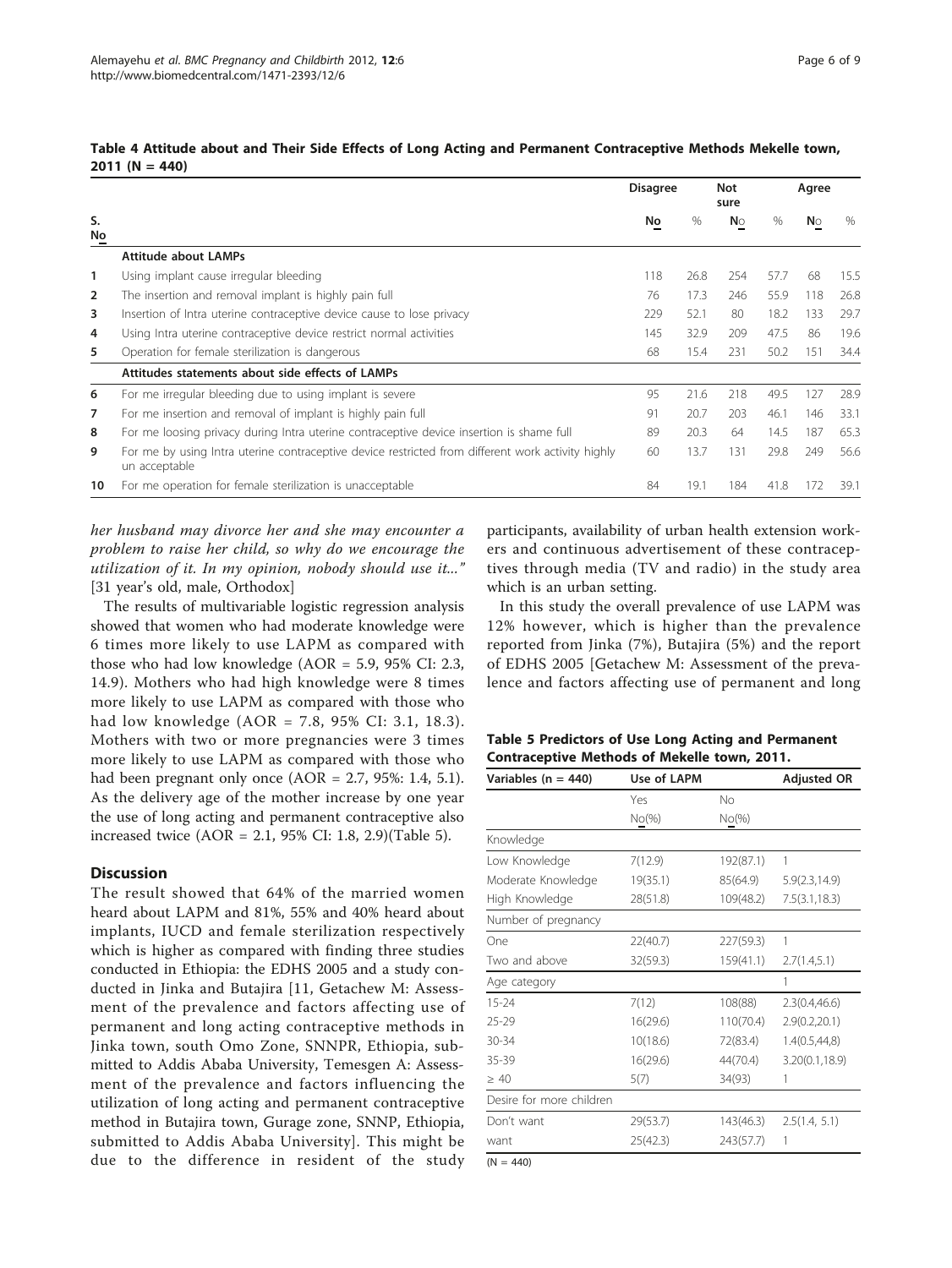acting contraceptive methods in Jinka town, south Omo Zone, SNNPR, Ethiopia, submitted to Addis Ababa University, Temesgen A: Assessment of the prevalence and factors influencing the utilization of long acting and permanent contraceptive method in Butajira town, Gurage zone, SNNP, Ethiopia, submitted to Addis Ababa University,11]. Which might be due to difference in the study areas, access to information and the services as the three studies used different levels of coverage in terms of the study population?

Unlike the high prevalence of request for re-insertion of Norplant after five years of use, in other developing countries like Singapore (53%), our results show a very low rate (11%). In connection to this the degree of satisfaction was rated to be "very good" by 46% subject and "good" by 31%. The main reasons mentioned for switching to implant contraceptive among subjects were; convenience (64%), contraceptive failure (11%) and experienced side-effects with other contraceptive methods (36%) [[16](#page-8-0)]. This might be due to the fact that in our study 27% of the married women believe that implants insertion and removal is very painful as well as difference in the socio economic status of the married women and nature of the study area. Conversely, the findings were higher compared with findings from EDHS 2005 and studies done in Jinka and Butajira [11, Getachew M: Assessment of the prevalence and factors affecting use of permanent and long acting contraceptive methods in Jinka town, south Omo Zone, SNNPR, Ethiopia, submitted to Addis Ababa University, Temesgen A: Assessment of the prevalence and factors influencing the utilization of long acting and permanent contraceptive method in Butajira town, Gurage zone, SNNP, Ethiopia, submitted to Addis Ababa University]. This might be due the married women in this study have more accessible to service use.

Only 1.5% of the married women used IUCD, which is lower as compared with a study done in Nigeria (7%) and Indonesia (52%) [\[17,18\]](#page-8-0). Which might be due to the fact that large number of the women had misconception about IUCD and its side effects such as interference with sexual intercourse, cancer, delays pregnancy, restriction from working normal activity and invasion of privacy during its insertion and removal. The main reason perceived for not practicing IUCD was the use of other methods of contraceptives, fear of side effects, cause cancer and husband's disapproval which is supported by reports from Elsalvadore and Turkey [\[15,19\]](#page-8-0).

Similar to the findings of EDHS and a report from Arsi [[11,20](#page-8-0)], there were no users of female sterilization in Mekelle town. However, this finding is not consistent with other studies which showed higher rates of sterilization in Jinka 36%), Butajira (10%), Caribbean (4%) and Uzbekistan (5%) [Getachew M: Assessment of the

prevalence and factors affecting use of permanent and long acting contraceptive methods in Jinka town, south Omo Zone, SNNPR, Ethiopia, submitted to Addis Ababa University, Temesgen A: Assessment of the prevalence and factors influencing the utilization of long acting and permanent contraceptive method in Butajira town, Gurage zone, SNNP, Ethiopia, submitted to Addis Ababa University, 21, 22]. A study done in England showed that women prefer female sterilization because it is irreversible, does not involve hormonal treatment and they do not wish to have child for the future [[23](#page-8-0)]. This might be due to the fact that large number (54%) married women who had negative attitudes towards it and their great interest to have children in the future (61%).

In this study women large proportion of women use contraception for child spacing (65%) than permanent limitation for number of children (17%) which the reverse of the what was reported from Nigeria [[17](#page-8-0)] where, 30% of women contraception for child spacing versus 70% use it for permanent limitation for number of children. This might be related to the fact that large number (61%) of the married women having an interest a child for the future as well as majority of the married women don't have positive attitude towards permanent methods of the contraception in the study community. The major source to obtain contraceptives for the married women was a public health facility (83%). This finding is consistent with findings of EDHS 2005(80%), Butajira(80.8%) and Jinka (> 80%) [11, Temesgen A: Assessment of the prevalence and factors influencing the utilization of long acting and permanent contraceptive method in Butajira town, Gurage zone, SNNP, Ethiopia, submitted to Addis Ababa University, Getachew M: Assessment of the prevalence and factors affecting use of permanent and long acting contraceptive methods in Jinka town, south Omo Zone, SNNPR, Ethiopia, submitted to Addis Ababa University].

Most participants of the focused group discussions suggested that the optimum family size should be four which is parallel with other studies done in big regions of Ethiopia [[24\]](#page-8-0). However, it is relatively inconsistent with finding of EDHS 2005 in which three out of five women preferred an ideal family size of four or more children [\[11](#page-8-0)].

Results of regression analysis showed that women who had high knowledge about LAPM were 8 times more likely to practice LAPM as compared with those had low knowledge which is consistent with a study done in Jinka and Butajira [Getachew M: Assessment of the prevalence and factors affecting use of permanent and long acting contraceptive methods in Jinka town, south Omo Zone, SNNPR, Ethiopia, submitted to Addis Ababa University, Temesgen A: Assessment of the prevalence and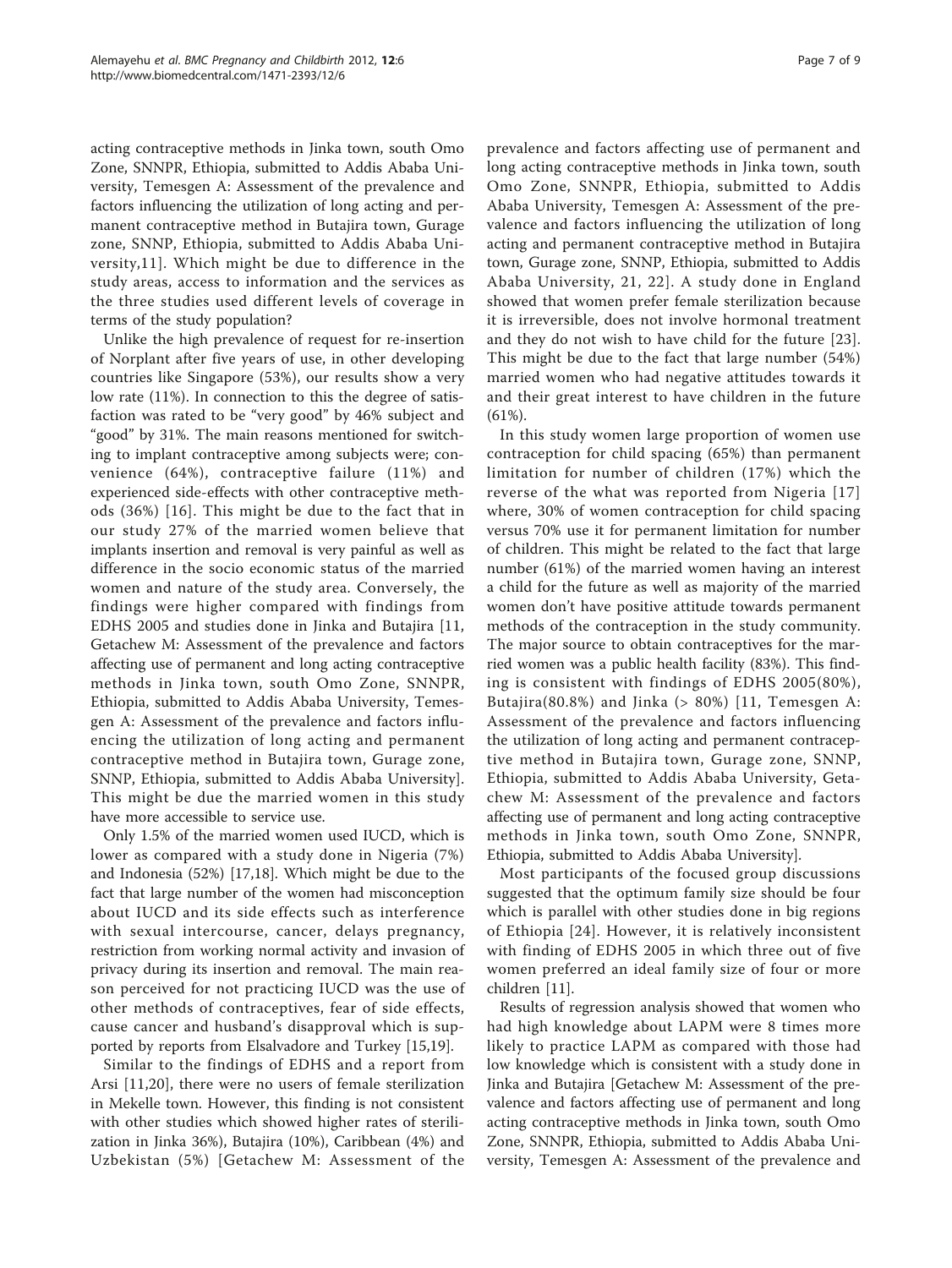<span id="page-7-0"></span>factors influencing the utilization of long acting and permanent contraceptive method in Butajira town, Gurage zone, SNNP, Ethiopia, submitted to Addis Ababa University].

Although statically not significant, married women with positive attitude towards LAMPs had the highest intention to use long acting contraceptives which is supported by another study that showed that positive attitude of women to contraceptive was an important factor for promoting use of long acting contraceptive [[17\]](#page-8-0). The majority users of LAPM had joint discussion with their husband about number of children and were those who had radio and/or TV which is consistent with findings from Ethiopia and Indonesia [[20,18](#page-8-0)].

Ethiopia had developed family planning including long acting and permanent contraceptive methods guideline with clear objectives concerning the indication of these contraceptive. For the implementation of these objective a few health professional were trained and providing varying level long acting contraceptive. The ultimate goal of this intervention is to increase community awareness, to have planned family and reduce children and maternal mortality. But still the coverage and practicing of LAMPs hang about at unsatisfactory level. Moreover, practicing of LAMPs has been affected by accessibility, availability and presence of trained health professional. Therefore, this may provoke policy makers and decision makers, to renew the intervention that is being given.

The study suffers from the usual limitation of a cross sectional study. The knowledge and attitude towards LAPMs among men and influence on their wives were not addressed through in this study. The study also did not discover any information from the service providing side of LAPMs. In addition, due to the nature of the sensitivity of some issues (like abortion) the information collected might not reflect the truth. However, study team had made an effort dig out possible information and to make the interview as private as possible to minimize such biases.

# Conclusion

A significant amount of the participants had low knowledge on permanent contraceptive particularly vasectomy. More than half of married women had negative attitude towards practicing of long acting and permanent contraceptive methods particularly for female sterilization and vasectomy. Few of married women use female sterilization and none use of female sterilization and or vasectomy. Positive knowledge of LAMPs, women who had two and above pregnancies and women who do not want to have additional child were significantly associated. The findings have implications for family planning programs to seriously examine ways

to increase contraceptive use for those specifically on LAMPs. Continuous health education on LAPMs, increasing availability of LAPMs services in public and private institutions and information education communication should focus on addressing the needs of long acting and permanent contraceptive methods. It is therefore working in collaboration with non-governmental organizations and local community organizations are important. Furthermore further study should be conducted to produce better evidence focusing on the service providers, male partners, service delivering institutions and to identify factors influencing the utilization of LAPMs.

#### Acknowledgements

We would like to thank Jimma University, College of Public Health & Medical Sciences for funding this research. Our gratitude goes to supervisors, data collectors, respondent who participated on this study and Mekelle town administrative. Finally we thank for language editing Mr. Alex Hayward.

#### Author details

<sup>1</sup> Department of Public Health, Mekelle University, Mekelle, Ethiopia <sup>2</sup>Department of Population and Family Health, Jimma University, Jimma Ethiopia.

#### Authors' contributions

MA, TB and TT designed the study, analyzed the data drafted the manuscript and critically reviewed the article. All authors read and approved the final manuscript.

#### Competing interests

The authors declare that they have no competing interests.

#### Received: 29 August 2011 Accepted: 26 January 2012 Published: 26 January 2012

#### References

- 1. World Health Organization: Trends in Maternal Mortality, 1990 to 2008 Estimates developed by WHO, UNICEF, UNFPA and The World Bank, Geneva. 2010, http://whqlibdoc.who.int/publications/2010/ 9789241500265\_eng.pdf Accessed on November 11, 2011.
- 2. Jacob R, Bakamjian L, Pile M: Threatened and still greatly needed Family planning programs in Sub-Saharan Africa. New York: The ACQUIRE Project/Engender Health; 2008, Advocacy Brief No. 2.
- 3. United States Agency for International Development (USAID: The case for long acting and permanent methods. FHI 2007.
- 4. Acquire project: acquiring knowledge, acquire knowledge applying lessons learned to strengthen fp/rh services. New York; 2008, 14 [\[http://](http://www.acquireproject.org/archive/files/3.0_program_effectively/3.2_resources/3.2.1_project_briefs/acquire_knowledge_IUD_final.pdf) [www.acquireproject.org/archive/files/3.0\\_program\\_effectively/3.2\\_resources/](http://www.acquireproject.org/archive/files/3.0_program_effectively/3.2_resources/3.2.1_project_briefs/acquire_knowledge_IUD_final.pdf) [3.2.1\\_project\\_briefs/acquire\\_knowledge\\_IUD\\_final.pdf\]](http://www.acquireproject.org/archive/files/3.0_program_effectively/3.2_resources/3.2.1_project_briefs/acquire_knowledge_IUD_final.pdf), Accessed on August 24, 2011.
- 5. Ali M, Cleland J: [Determinants of contraceptive discontinuation in six](http://www.ncbi.nlm.nih.gov/pubmed/10453247?dopt=Abstract) [developing countries.](http://www.ncbi.nlm.nih.gov/pubmed/10453247?dopt=Abstract) J Biosoc Sci 1999, 31:343-60.
- 6. Son field A: Working to eliminate the world's unmet need for contraception. Guttmacher Policy Rev 2006, 9:10-13.
- 7. United States Agency for International Development (USAID): Long-Acting and Permanent Methods of contraception: Meeting Clients' Needs. Issue Brief Washington, DC: USAID; 2006.
- 8. Ross JA, Winfrey W: Contraceptive use, intention to use and unmet need during the extended postpartum period. International Family Planning Perspective 2001, 27:20-27.
- 9. United States Agency for International Development (USAID): Long-Acting and Permanent Methods of Contraception: Without them, a Country's Development Will Be Low and Slow, the acquire project. 2008.
- 10. Planning and Programming Department, Ministry of Health Of Ethiopia: Health and health related indicators. Addis Ababa 2007.